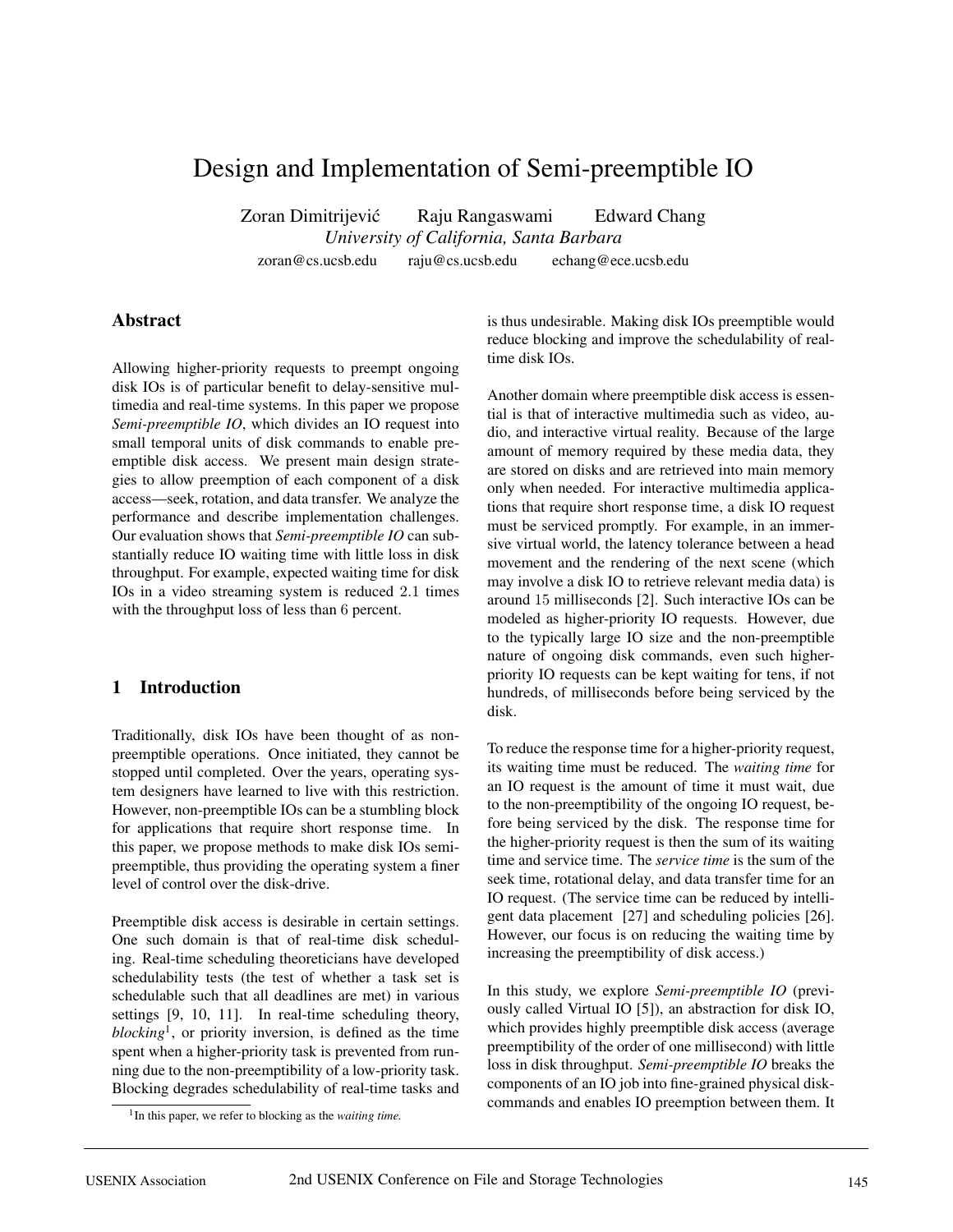thus separates the preemptibility from the size and duration of the operating system's IO requests.

*Semi-preemptible IO* maps each IO request into multiple fast-executing disk commands using three methods. Each method addresses the reduction of one of the possible components of the waiting time—ongoing IO's transfer time  $(T_{transfer})$ , rotational delay  $(T_{rot})$ , and seek time  $(T_{seek})$ .

- *•* **Chunking Ttransfer**. A large IO transfer is divided into a number of small chunk transfers, and preemption is made possible between the small transfers. If the IO is not preempted between the chunk transfers, chunking does not incur any overhead. This is due to the prefetching mechanism in current disk drives (Section 3.1).
- *•* **Preempting Trot**. By performing just-in-time (JIT) seek for servicing an IO request, the rotational delay at the destination track is virtually eliminated. The pre-seek slack time thus obtained is preemptible. This slack can also be used to perform prefetching for the ongoing IO request, or/and to perform seek splitting (Section 3.2).
- *•* **Splitting Tseek**. *Semi-preemptible IO* can split a long seek into sub-seeks, and permits a preemption between two sub-seeks (Section 3.3).

The following example illustrates how *Semi-preemptible IO* can reduce the waiting time for higher-priority IOs (and hence improve the preemptibility of disk access).

### **1.1 Illustrative Example**

Suppose a 500 kB read-request has to seek 20, 000 cylinders requiring  $T_{seek}$  of 14 ms, must wait for a  $T_{rot}$  of 7 ms, and requires  $T_{transfer}$  of 25 ms at a transfer rate of 20 MBps. The expected waiting time,  $E(T_{waiting})$ , for a higher-priority request arriving during the execution of this request, is 23 ms, while the maximum waiting time is 46 ms (please refer to Section 3 for equations). *Semipreemptible IO* can reduce the waiting time by performing the following operations.

It first predicts both the seek time and rotational delay. Since the predicted seek time is long ( $T_{seek} = 14$  ms), it decides to split the seek operation into two sub-seeks, each of 10,000 cylinders, requiring  $T'_{seek} = 9$  ms each. This seek splitting does not cause extra overhead in this case because the  $T_{rot} = 7$  can mask the 4 ms increased total seek time  $(2 \times T'_{seek} - T_{seek} = 2 \times 9 - 14 = 4)$ . The rotational delay is now  $T'_{rot} = T_{rot} - (2 \times T'_{seek} T_{seek})=3$  ms.

With this knowledge, the disk driver waits for 3 ms before performing a JIT-seek. This JIT-seek method makes  $T'_{rot}$  preemptible, since no disk operation is being performed. The disk then performs the two sub-seek disk commands, and then 25 successive read commands, each of size 20 kB, requiring 1 ms each. A higherpriority IO request could be serviced immediately after each disk-command. *Semi-preemptible IO* thus enables preemption of an originally non-preemptible read IO request. Now, during the service of this IO, we have two scenarios:

- *•* **No higher-priority IO arrives.** In this case, the disk does not incur additional overhead for transferring data due to disk prefetching (discussed in Sections 3.1 and 3.4). (If  $T_{rot}$  cannot mask seeksplitting, the system can also choose not to perform seek-splitting.)
- *•* **A higher-priority IO arrives.** In this case, the maximum waiting time for the higher-priority request is now a mere 9 ms, if it arrives during one of the two seek disk commands. However, if the ongoing request is at the stage of transferring data, the longest stall for the higher-priority request is just 1 ms. The expected value for waiting time is only  $\frac{1}{2} \frac{2 \times 9^2 + 25 \times 1^2}{2 \times 9 + 25 \times 1 + 3} = 2.03$  ms, a significant reduction from 23 ms (refer to Section 3 for details).

This example shows that *Semi-preemptible IO* substantially reduces the expected waiting time and hence increases the preemptibility of disk access. However, if an IO request is preempted to service a higher-priority request, an extra seek operation may be required to resume service for the preempted IO. The distinction between *IO preemptibility* and *IO preemption* is an important one. Preemptibility enables preemption, but incurs little overhead itself. Preemption will always incur overhead, but it will reduce the service time for higherpriority requests. Preemptibility provides the system with the choice of trading throughput for short response time when such a tradeoff is desirable. We explore the effects of IO preemption further, in Section 4.3.

### **1.2 Contributions**

In summary, the contributions of this paper are as follows:

*•* We introduce *Semi-preemptible IO*, which abstracts both read and write IO requests so as to make them preemptible. As a result, system can substantially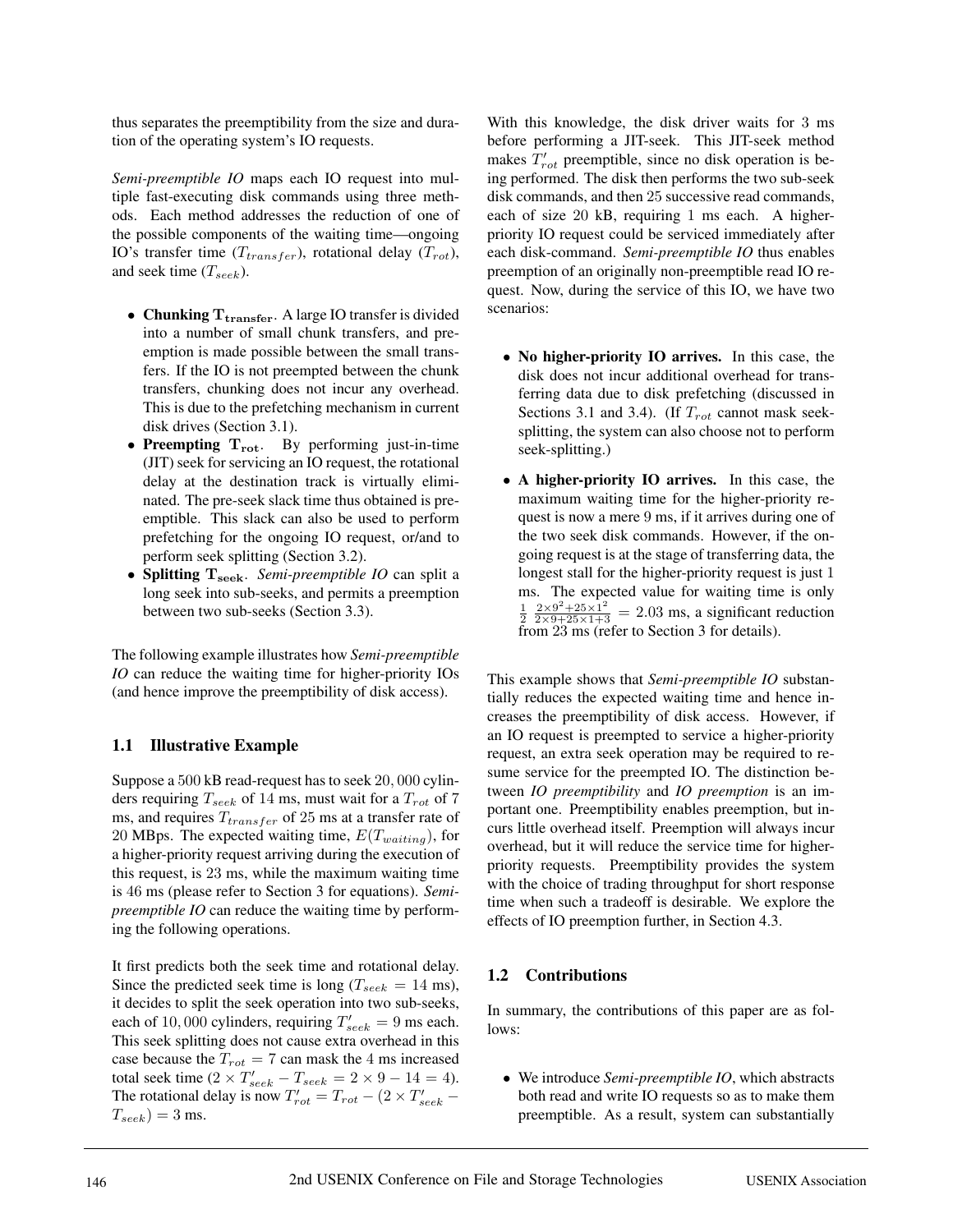reduce the waiting time for a higher-priority request at little or no extra cost.

- *•* We show that making write IOs preemptible is not as straightforward as it is for read IOs. We propose one possible solution for making them preemptible.
- *•* We present a feasible path to implement *Semipreemptible IO*. We explain how the implementation is made possible through use of a detailed disk profiling tool.

The rest of this paper is organized as follows: Section 2 presents related research. Section 3 introduces *Semipreemptible IO* and describes its three components. In Section 4, we evaluate our prototype. In Section 5, we make concluding remarks and suggest directions for future work.

# **2 Related Work**

Before the pioneering work of [4, 14], it was assumed that the nature of disk IOs was inherently nonpreemptible. In [4], the authors proposed breaking up a large IO into multiple smaller chunks to reduce the data transfer component  $(T_{transfer})$  of the *waiting time*  $(T_{waiting})$  for higher-priority requests. A minimum chunk size of one track was proposed. In this paper, we improve upon the conceptual model of [4] in three respects: 1) in addition to enabling preemption of the data transfer component, we show how to enable preemption of  $T_{rot}$  and  $T_{seek}$  components; 2) we improve upon the bounds for zero-overhead preemptibility; and 3) we show that making write IOs preemptible is not as straightforward as it is for read IOs, but we propose one possible solution.

Weissel et al. [24] recently proposed Cooperative I/O, a novel IO semantics aimed to reduce the power consumption of storage subsystem by enabling applications to provide more information to OS scheduler. Similarly, in this paper we propose an IO abstraction to enable preemptive disk scheduling.

*Semi-preemptible IO* uses a *just-in-time seek* (JIT-seek) technique to make the rotational delay preemptible. JITseek can also be used to mask the rotational delay with useful data prefetching. In order to implement both methods, our system relies on accurate disk profiling [1, 7, 18, 22, 25]. Rotational delay masking has been proposed in multiple forms. In [8, 26], the authors present rotational-latency-sensitive schedulers, which consider the rotational position of the disk arm to make better scheduling decisions. In [13, 16, 12], the authors present *freeblock scheduling*, wherein the disk arm services background jobs using the rotational delay between foreground jobs. In [19], Seagate uses a variant of just-in-time seek in some of its disk drives to reduce power consumption and noise. *Semi-preemptible IO* uses similar techniques for a different goal—to make rotational delays preemptible.

There is a large body of literature proposing IO scheduling policies for multimedia and real-time systems that improve disk response time [3, 20, 21, 23]. *Semipreemptible IO* is orthogonal to these contributions. We believe that the existing methods can benefit from using preemptible IO to improve schedulability and further decrease response time for higher-priority requests. For instance, to model real-time disk IOs, one can draw from real-time CPU scheduling theory. In [14], the authors adapt the *Earliest Deadline First* (EDF) algorithm from CPU scheduling to disk IO scheduling. Since EDF is a preemptive scheduling algorithm, a higher-priority request must be able to preempt a lower-priority request. However, an ongoing disk request cannot be preempted instantaneously. Applying such classical real-time CPU scheduling theory is simplified if the preemption granularity is independent of system variables like IO sizes. *Semi-preemptible IO* provides such an ability.

# **3 Semi-preemptible IO**

Before introducing the concept of *Semi-preemptible IO*, we first define some terms which we will use throughout the rest of this paper. Then, we propose an abstraction for disk IO, which enables preemption of IO requests. Finally, we present our disk profiler and the disk parameters required for the implementation of *Semipreemptible IO*.

### **Definitions:**

- *•* A *logical disk block* is the smallest unit of data that can be accessed on a disk drive (typically 512 B). Each logical block resides at a physical disk location, depicted by a physical address (cylinder, track, sector).
- *•* A *disk command* is a non-preemptible request issued to the disk over the IO bus (e.g., the read, write, seek, and interrogative commands).
- *•* An *IO request* is a request for read or write access to a sequential set of logical disk blocks.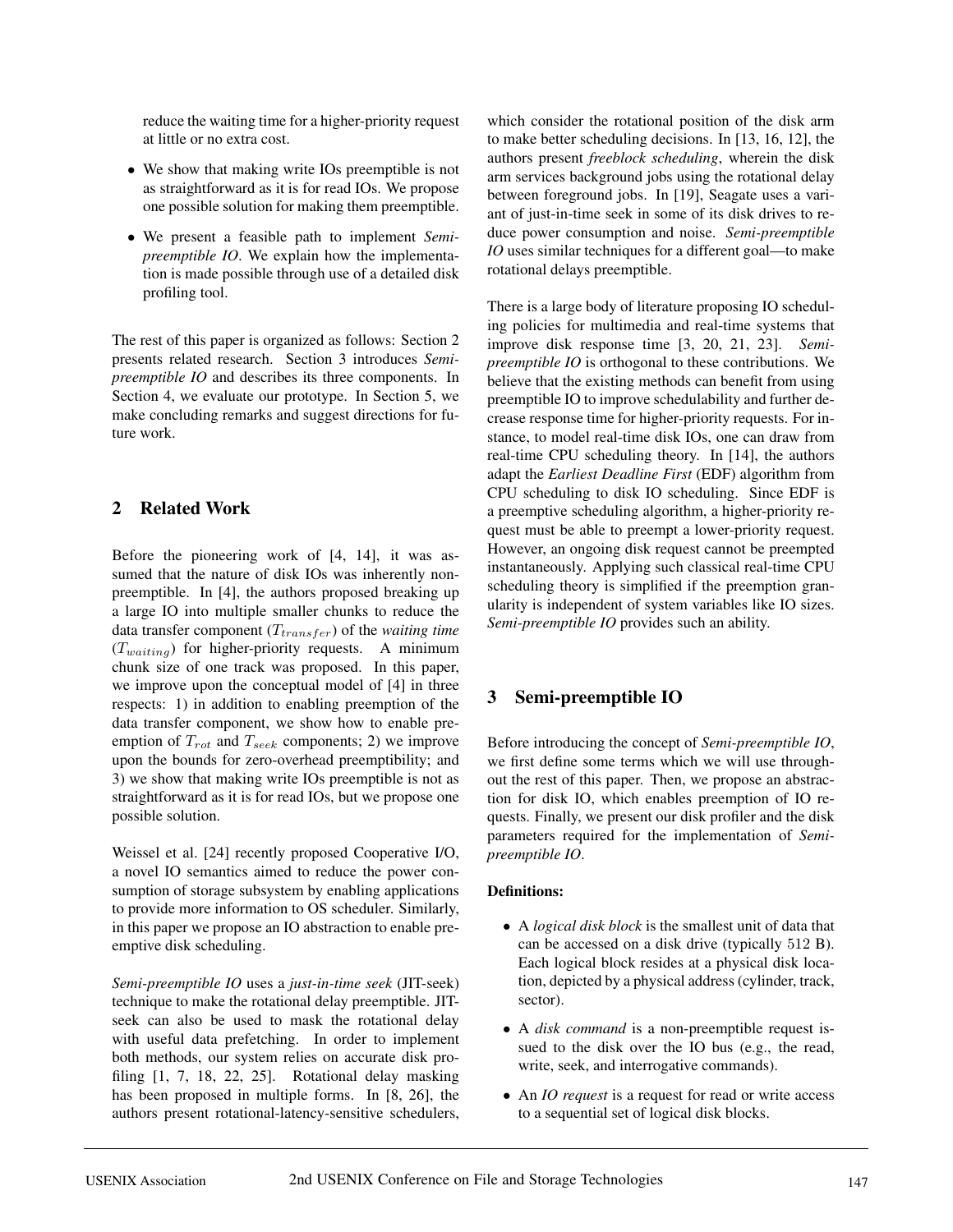*•* The *waiting time* is the time between the arrival of a higher-priority IO request and the moment the disk starts servicing it.



Figure 1: Timing diagram for a disk read request.

In order to understand the magnitude of the waiting time, let us consider a typical read IO request, depicted in Figure 1. The disk first performs a seek to the destination cylinder requiring  $T_{seek}$  time. Then, the disk must wait for a rotational delay, denoted by  $T_{rot}$ , so that the target disk block comes under the disk arm. The final stage is the data transfer stage, requiring a time of  $T_{transfer}$ , when the data is read from the disk media to the disk buffer. This data is simultaneously transferred over the IO bus to the system memory.

For a typical commodity system, once a disk command is issued on the IO bus, it cannot be stopped. Traditionally, an IO request is serviced using a single disk command. Consequently, the operating system must wait until the ongoing IO is completed before it can service the next IO request on the same disk. Let us assume that a higher-priority request may arrive at any time during the execution of an ongoing IO request with equal probability. The waiting time for the higher-priority request can be as long as the duration of the ongoing IO. The expected waiting time of a higher-priority IO request can then be expressed in terms of seek time, rotational delay, and data transfer time required for ongoing IO request as

$$
E(T_{waiting}) = \frac{1}{2}(T_{seek} + T_{rot} + T_{transfer}).
$$
 (1)

Let  $V_i$  be the sequence of fine-grained disk commands we use to service an IO request. Let the time required to execute disk-command  $V_i$  be  $T_i$ . Let  $T_{idle}$  be the duration of time during the servicing of the IO request, when the disk is idle (i.e., no disk command is issued). Using the above assumption that the higher-priority request can arrive at any time with equal probability, the probability that it will arrive during the execution of the  $i^{th}$  command  $V_i$  can be expressed as  $p_i = \frac{T_i}{\sum T_i + T_{idle}}$ . Finally, the expected waiting time of a higher-priority request in

*Semi-preemptible IO* can be expressed as

$$
E(T'_{waiting}) = \frac{1}{2} \sum (p_i T_i) = \frac{1}{2} \frac{\sum T_i^2}{(\sum T_i + T_{idle})}. \tag{2}
$$

In the remainder of this section, we present 1) *chunk*ing, which divides  $T_{transfer}$  (Section 3.1); 2) just-in*time seek*, which enables  $T_{rot}$  preemption (Section 3.2); and 3) *seek splitting*, which divides  $T_{seek}$  (Section 3.3). In addition, we present our disk profiler, Diskbench, and summarize all the disk parameters required for the implementation of *Semi-preemptible IO* (Section 3.4).

### **3.1 Chunking: Preempting Ttransfer**

The data transfer component ( $T_{transfer}$ ) in disk IOs can be large. For example, the current maximum disk IO size used by Linux and FreeBSD is 128 kB, and it can be larger for some specialized video-on-demand systems<sup>2</sup>. To make the  $T_{transfer}$  component preemptible, *Semipreemptible IO* uses *chunking*.

**Definition 3.1**: *Chunking* is a method for splitting the data transfer component of an IO request into multiple smaller *chunk* transfers. The chunk transfers are serviced using separate disk commands, issued sequentially.

**Benefits:** Chunking reduces the transfer component of  $T_{waiting}$ . A higher-priority request can be serviced after a chunk transfer is completed instead of after the entire IO is completed. For example, suppose a 500 kB IO request requires a  $T_{transfer}$  of 25 ms at a transfer rate of 20 MBps. Using a chunk size of 20 kB, the expected waiting time for a higher-priority request is reduced from 12.5 ms to 0.5 ms.

**Overhead:** For small chunk sizes, the IO bus can become a performance bottleneck due to the overhead of issuing a large number of disk commands. As a result, the disk throughput degrades. Issuing multiple disk commands instead of a single one also increases the CPU overhead for performing IO. However, for the range of chunk sizes, the disk throughput using chunking is optimal with negligible CPU overhead.

<sup>2</sup>These values are likely to vary in the future. *Semi-preemptible IO* provides a technique that does not deter disk preemptibility with the increased IO sizes.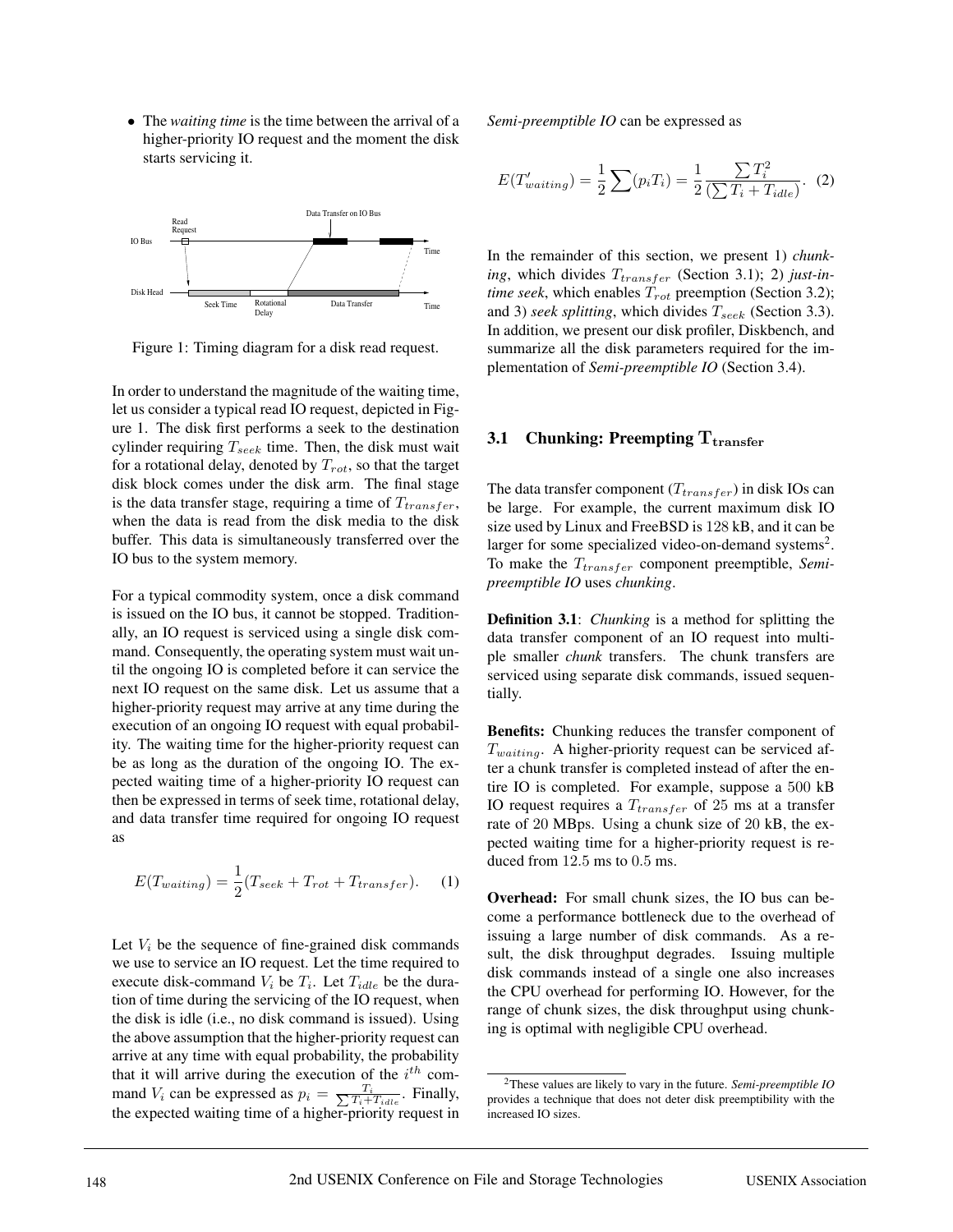### **3.1.1 The Method**

To perform chunking, the system must decide on the chunk size. *Semi-preemptible IO* chooses the minimum chunk size for which the disk throughput is optimal and the CPU overhead acceptable. Surprisingly, large chunk sizes can also suffer from throughput degradation due to the sub-optimal implementation of disk firmware (Section 3.4). Consequently, *Semi-preemptible IO* may achieve even better disk throughput than the traditional method where an IO request is serviced using a single disk command.

In order to perform chunking efficiently, *Semipreemptible IO* relies on the existence of a read cache and a write buffer on the disk. It uses disk profiling to find the optimal chunk size. We now present the chunking for read and write IO requests separately.

#### **3.1.2 The Read Case**

Disk drives are optimized for sequential access, and they continue prefetching data into the disk cache even after a read operation is completed [17]. Chunking for a read IO requests is illustrated in Figure 2. The x-axis shows time, and the two horizontal time lines depict the activity on the IO bus and the disk head, respectively. Employing chunking, a large  $T_{transfer}$  is divided into smaller chunk transfers issued in succession. The first read command issued on the IO bus is for the first chunk. Due to the prefetching mechanism, all chunk transfers following the first one are serviced from the disk cache rather than the disk media. Thus, the data transfers on the IO bus (the small dark bars shown on the IO bus line in the figure) and the data transfer into the disk cache (the dark shaded bar on the disk-head line in the figure) occur concurrently. The disk head continuously transfers data after the first read command, thereby fully utilizing the disk throughput.



Figure 2: Virtual preemption of the data transfer.

Figure 3 illustrates the effect of the chunk size on the disk throughput using a mock disk. The optimal chunk size lies between  $a$  and  $b$ . A smaller chunk size reduces the waiting time for a higher-priority request. Hence, *Semi-preemptible IO* uses a chunk size close to but larger than  $a$ . For chunk sizes smaller than  $a$ , due to the overhead associated with issuing a disk command, the IO bus is a bottleneck. Point  $b$  in Figure 3 denotes the point beyond which the performance of the cache may be suboptimal<sup>3</sup>.



Figure 3: Effect of chunk size on disk throughput.

#### **3.1.3 The Write Case**

*Semi-preemptible IO* performs chunking for write IOs similarly to chunking for read requests. However, the implications of chunking in the write case are different. When a write IO is performed, the disk command can complete as soon as all the data is transferred to the disk write buffer<sup>4</sup>. As soon as the write command is completed, the operating system can issue a disk command to service a higher-priority IO. However, the disk may choose to schedule a write-back operation for disk write buffers before servicing a new disk command.We refer to this delay as the *external waiting time*. Since the disk can buffer multiple write requests, the write-back operation can include multiple disk seeks. Consequently, the waiting time for a higher-priority request can be substantially increased when the disk services write IOs.

In order to increase preemptibility of write requests, we must take into consideration the external waiting time for write IO requests. External waiting can be reduced to zero by disabling write buffering. However, in the absence of write buffering, chunking would severely degrade disk performance. The disk would suffer from an overhead of one disk rotation after performing an IO for each chunk. To remedy external waiting, our prototype forces the disk to write only the last chunk of the write IO to disk media by setting force-unit-access flag

<sup>&</sup>lt;sup>3</sup>We have not fully investigated the reasons for sub-optimal disk performance and it is the subject of our future work.

<sup>&</sup>lt;sup>4</sup>If the size of the write IO is larger than the size of the write buffer, then the disk signals the end of the IO as soon as the excess amount of data (which cannot be fitted into the disk buffer) has been written to the disk media.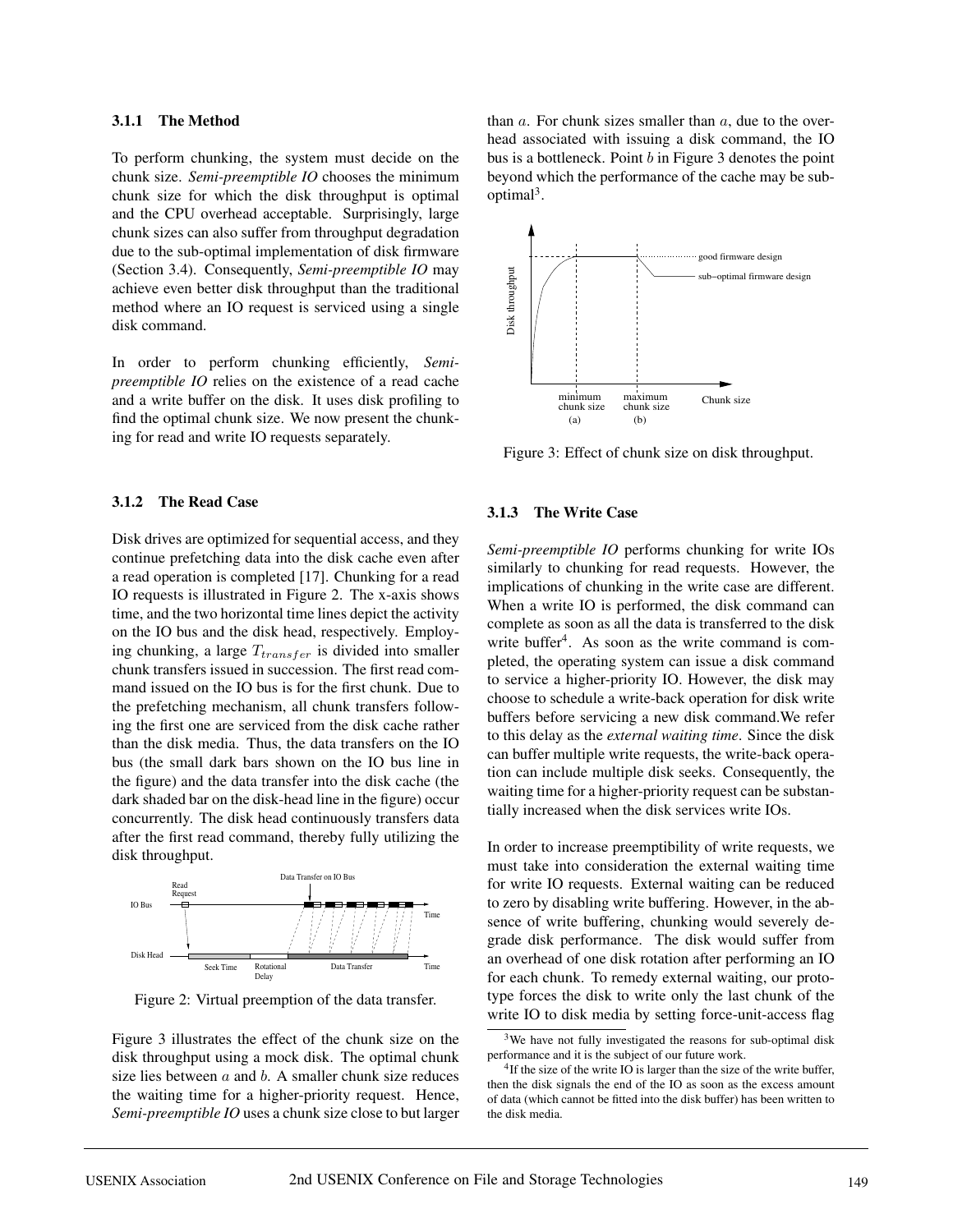in SCSI write command. Using this simple technique, it triggers the write-back operation at the end of each write IO. Consequently, the external waiting time is reduced since the write-back operation does not include multiple disk seeks.

# **3.2 JIT-seek: Preempting Trot**

After the reduction of the  $T_{transfer}$  component of the waiting time, the rotational delay and seek time components become significant. The rotational period  $(T_P)$ can be as much as 10 ms in current-day disk drives. To reduce the rotational delay component  $(T_{rot})$  of the waiting time, we propose a *just-in-time seek* (*JIT-seek*) technique for IO operations.

**Definition 3.2:** The *JIT-seek* technique delays the servicing of the next IO request in such a way that the rotational delay to be incurred is minimized. We refer to the delay between two IO requests, due to JIT-seek, as *slack time*.

### **Benefits:**

**1.** The slack time between two IO requests is fully preemptible. For example, suppose that an IO request must incur a  $T_{rot}$  of 5 ms, and JIT-seek delays the issuing of the disk command by 4 ms. The disk is thus idle for  $T_{idle} = 4$  ms. Then, the expected waiting time is reduced from 2.5 ms to  $\frac{1}{2} \frac{1 \times 1}{1+4} = 0.1$  ms.

**2.** The slack obtained due to JIT-seek can also be used to perform data prefetching for the previous IO or to service a background request, and hence potentially increase the disk throughput.

**Overhead:** *Semi-preemptible IO* predicts the rotational delay and seek time between two IO operations in order to perform JIT-seek. If there is an error in prediction, then the penalty for JIT-seek is at most one extra disk rotation and some wasted cache space for unused prefetched data.

### **3.2.1 The Method**





The JIT-seek method is illustrated in Figure 4. The xaxis depicts time, and the two horizontal lines depict a regular IO and an IO with JIT-seek, respectively. With JIT-seek, the read command for an IO operation is delayed and issued just-in-time so that the seek operation takes the disk head directly to the destination block, without incurring any rotational delay at the destination track. Hence, data transfer immediately follows the seek operation. The available rotational slack, before issuing the JIT-seek command, is now preemptible. We can make two key observations about the JIT-seek method. First, an accurate JIT-seek operation reduces the  $T_{rot}$ component of the waiting time without any loss in performance. Second, and perhaps more significantly, the ongoing IO request can be serviced as much as possible, or even completely, if sufficient slack is available before the JIT-seek operation for a higher-priority request.

The pre-seek slack made available due to the JIT-seek operation can be used in three possible ways:

- *•* The pree-seek slack can be simply left unused. In this case, a higher-priority request arriving during the slack time can be serviced immediately.
- The slack can be used to perform additional data transfers. Operating systems can perform data Operating systems can perform data prefetching for the current IO beyond the necessary data transfer. We refer to it as *free prefetching* [13]. Chunking is used for the prefetched data, to reduce the waiting time of a higher-priority request. Free prefetching can increase the disk throughput. We must point out, however, that free prefetching is useful only for sequential data streams where the prefetched data will be consumed within a short time. Operating systems can also perform another background request as proposed elsewhere [13, 16].
- *•* The slack can be used to mask the overhead incurred in performing *seek-splitting*, which we shall discuss next.

# **3.3 Seek Splitting: Preempting Tseek**

The seek delay  $(T_{seek})$  becomes the dominant component when the  $T_{transfer}$  and  $T_{rot}$  components are reduced drastically. A full stroke of the disk arm may require as much as 20 ms in current-day disk drives. It may then be necessary to reduce the  $T_{seek}$  component to further reduce the waiting time.

**Definition 3.3:** *Seek-splitting* breaks a long, nonpreemptible seek of the disk arm into multiple smaller sub-seeks.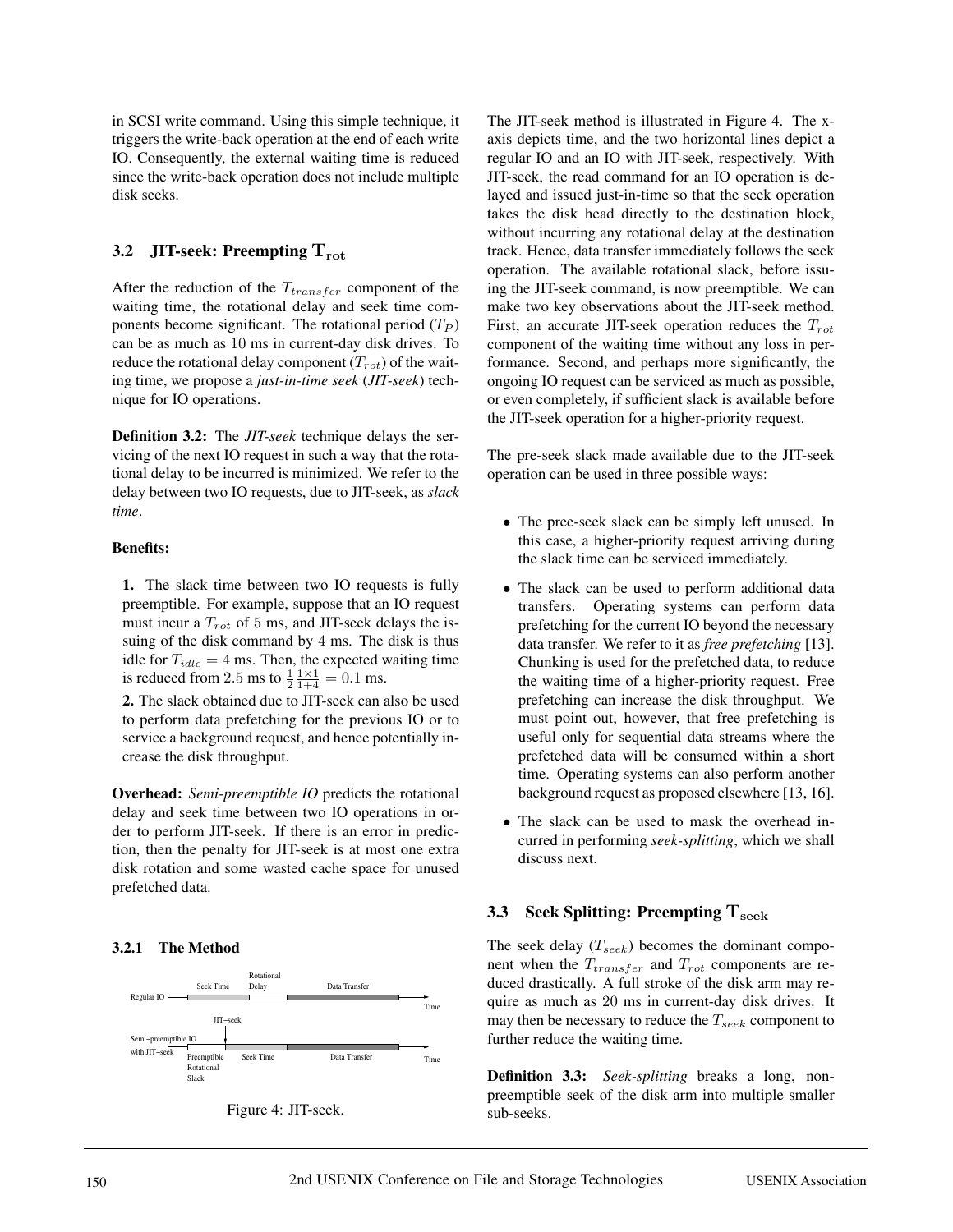**Benefits:** The *seek-splitting* method reduces the  $T_{seek}$ component of the waiting time. A long non-preemptible seek can be transformed into multiple shorter sub-seeks. A higher-priority request can now be serviced at the end of a sub-seek, instead of being delayed until the entire seek operation is finished. For example, suppose an IO request involves a seek of 20, 000 cylinders, requiring a  $T_{seek}$  of 14 ms. Using seek-splitting, this seek operation can be divided into two 9 ms sub-seeks of 10, 000 cylinders each. Then the expected waiting time for a higher-priority request is reduced from 7 ms to 4.5 ms.

### **Overhead:**

**1.** Due to the mechanics of the disk arm, the total time required to perform multiple sub-seeks is greater than that for a single seek of a given seek distance. Thus, the seek-splitting method can degrade disk throughput. Later in this section, we discuss this issue further.

**2.** Splitting the seek into multiple sub-seeks increases the number of disk head accelerations and decelerations, consequently increasing the power usage and noise.

#### **3.3.1 The Method**

To split seek operations, *Semi-preemptible IO* uses a tunable parameter, the maximum sub-seek distance. The *maximum sub-seek distance* decides whether to split a seek operation. For seek distances smaller than the maximum sub-seek distance, seek-splitting is not employed. A smaller value for the maximum sub-seek distance provides higher responsiveness at the cost of possible throughput degradation.

Unlike the previous two methods, seek-splitting may degrade disk performance. However, we note that the overhead due to seek-splitting can, in some cases, be masked. If the pre-seek slack obtained due to JIT-seek is greater than the seek overhead, then the slack can be used to mask this overhead. A specific example of this phenomenon was presented in Section 1. If the slack is insufficient to mask the overhead, seek-splitting can be aborted to avoid throughput degradation. Making such a tradeoff, of course, depends on the requirements of the application.

### **3.4 Disk Profiling**

As mentioned in the beginning of this section, *Semipreemptible IO* greatly relies on disk profiling to obtain accurate disk parameters. The disk profiler obtains the



Figure 5: Sequential read throughput vs. chunk size.

following required disk parameters:

- *•* **Disk block mappings.** System uses disk mappings for both logical-to-physical and physical-to-logical disk block address transformation.
- *•* **The optimal chunk size.** In order to efficiently perform chunking, *Semi-preemptible IO* chooses the optimal chunk size from the optimal range extracted using disk profiler.
- *•* **Disk rotational factors.** In order to perform JITseek, system requires accurate rotational delay prediction, which relies on disk rotation period and rotational skew factors for disk tracks.
- *•* **Seek curve.** JIT-seek and seek-splitting methods rely on accurate seek time prediction.

The extraction of these disk parameters is described in [7].

As regards chunking, the disk profiler provides the optimal range for the chunk size. Figure 5 depicts the effect of chunk size on the read throughput performance for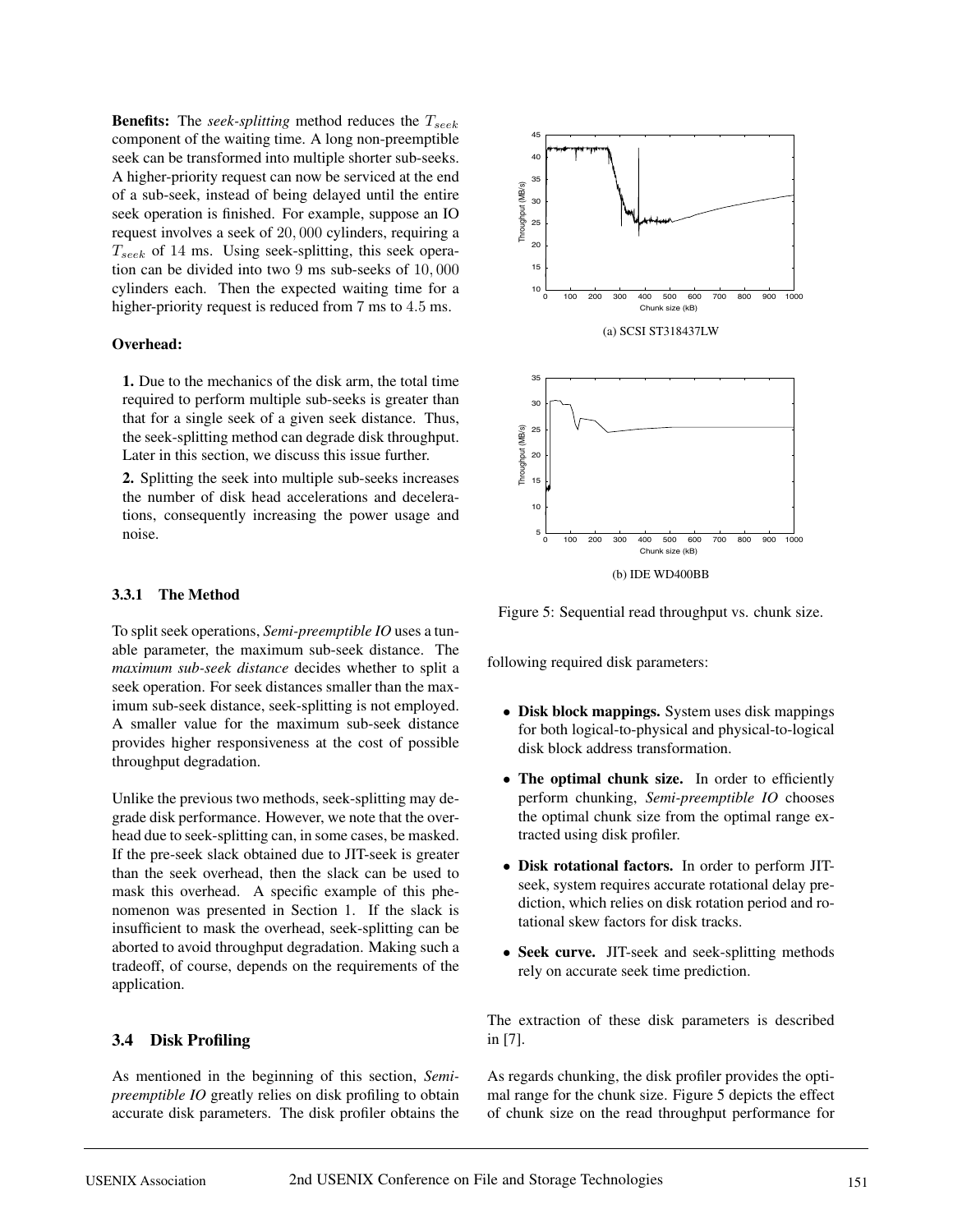

Figure 6: Sequential write throughput vs. chunk size.

one SCSI and one IDE disk drive. Figure 6 shows the same for the write case. Clearly, the optimal range for the chunk size (between the points  $a$  and  $b$  illustrated previously in Figure 3) can be automatically extracted from these figures. The disk profiler implementation was successful in extracting the optimal chunk size for several SCSI and IDE disk drives with which we experimented. For those who might also be interested in the CPU overhead for performing chunking, we present the CPU utilization when transferring a large data segment from the disk, using different chunk sizes in Figure 7 for an IDE disk. The CPU utilization decreases rapidly with an increase in the chunk size. Beyond a chunk size of 50 kB, the CPU utilization remains relatively constant. This figure shows that chunking, using even small chunk size (50 kB), is feasible for IDE disk without incurring any significant CPU overhead. For SCSI disks, the CPU overhead of chunking is even less than that for IDE disks, since the bulk of the processing is done by the SCSI controller.

To perform JIT-seek, the system needs an accurate estimate of the seek delay between two disk blocks. The disk profiler provides the seek curve as well as the variations in seek time. The seek time curve (and variations in



Figure 7: CPU utilization vs. chunk size for IDE WD400BB.



Figure 8: Seek curve for SCSI ST318437LW.

seek time) for a SCSI disk obtained by the disk profiler is presented in Figure 8. The disk profiler also obtains the required parameters for rotational delay prediction between accessing two disk blocks in succession with near-microsecond-level precision. However, the variations in seek time can be of the order of one millisecond, which restricts the possible accuracy of prediction. Finally, to perform JIT-seek, the system combines seek time and rotational delay prediction to predict  $T_{rot}$ . We have conducted more detailed study on  $T_{rot}$  prediction in [7].

### **4 Experimental Results**

We now present the performance results for our implementation of *Semi-preemptible IO*. Our experiments aimed to answer the following questions:

- *•* What is the level of *preemptibility* of *Semipreemptible IO* and how does it influence the disk throughput?
- *•* What are the *individual contributions* of the three components of *Semi-preemptible IO*?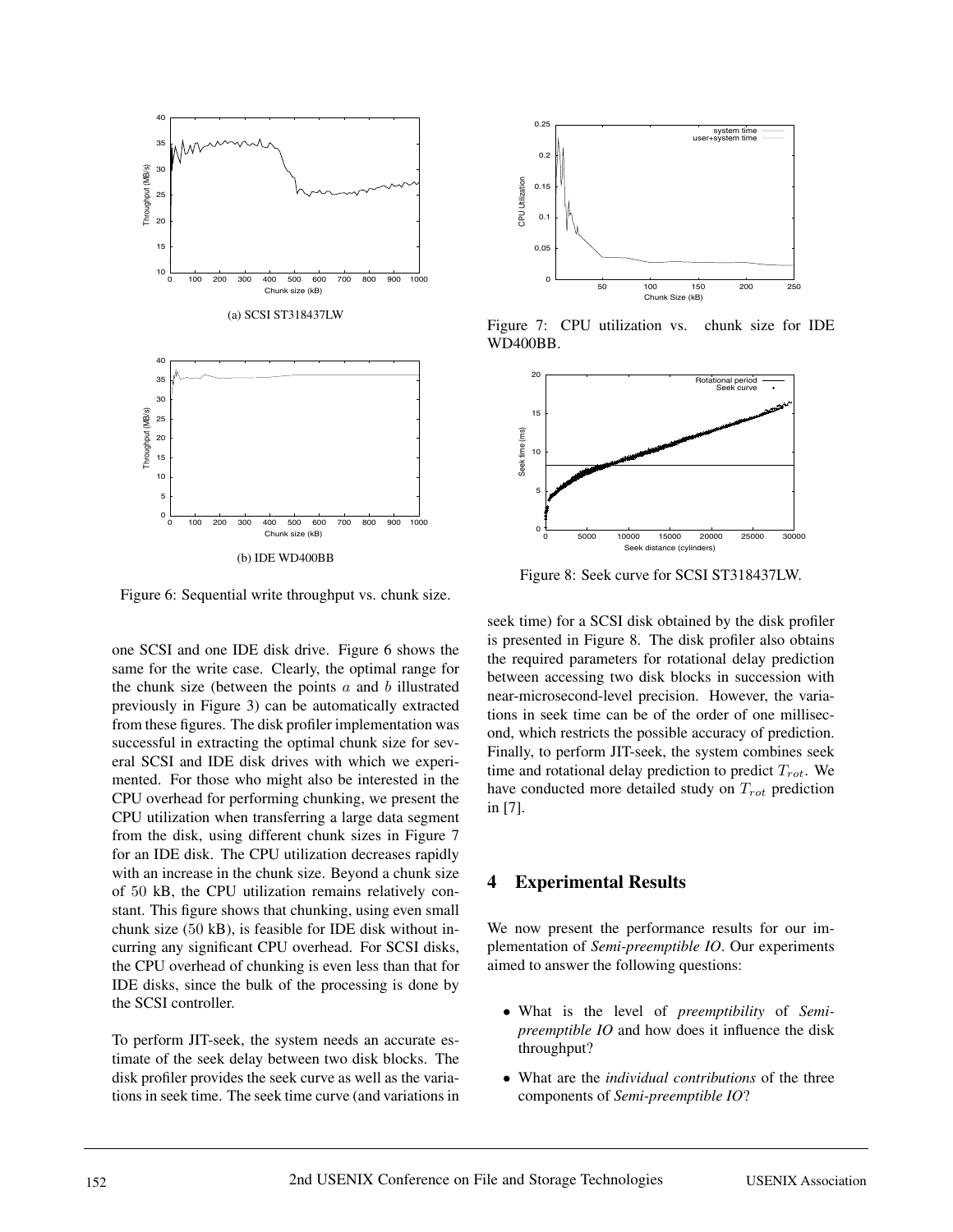*•* What is the effect of IO *preemption* on the average response time for higher-priority requests and the disk throughput?

In order to answer these questions, we have implemented a prototype system which can service IO requests using either the traditional non-preemptible method (*non-preemptible IO*) or *Semi-preemptible IO*. Our prototype runs as a user-level process in Linux and talks directly to a SCSI disk using the Linux SCSIgeneric interface. The prototype uses the logical-tophysical block mapping of the disk, the seek curves, and the rotational skew times, all of which are automatically generated by the Diskbench [7]. All experiments were performed on a Pentium III 800 MHz machine with a Seagate ST318437LW SCSI disk. This SCSI disk has two tracks per cylinder, with 437 to 750 blocks per track depending on the disk zone. The total disk capacity is 18.4 GB. The rotational speed of the disk is 7200 RPM. The maximum sequential disk throughput is between 24.3 and 41.7 MBps.

For performance benchmarking, we performed two sets of experiments. First, we tested the preemptibility of the system using simulated IO workload. For the simulated workload, we used equal-sized IO requests within each experiment. The low-priority IOs are for data located at random positions on the disk. In the experiments where we actually performed preemption, the higher-priority IO requests were also at random positions. However, their size was set to only one block in order to provide the lower estimate for preemption overhead. We tested the preemptibility under *first-come-firstserve (FCFS)* and *elevator* disk scheduling policies. In the second set of experiments we used trace workload obtained on the tested Linux system. We obtained the traces from the instrumented Linux-kernel disk-driver. In the simulated experiments, non-preemptible IOs are serviced using chunk sizes of 128 kB. This is the size used by Linux and FreeBSD for breaking up large IOs. We assume that a large IO cannot be preempted between chunks, since such is the case for current operating systems. On the other hand, our prototype services larger IOs using multiple disk commands and preemption is possible after each disk command is completed. Based on disk profiling, our prototype used the following parameters for *Semi-preemptible IO*. Chunking divided the data transfer into chunks of 50 disk blocks each, except for the last chunk, which can be smaller. JIT-seek used an offset of 1 ms to reduce the probability of prediction errors. Seeks for more than a half of the disk size in cylinders were split into two equal-sized, smaller seeks. We used the SCSI *seek* command to perform sub-seeks.

### **4.1 Preemptibility**

The experiments for preemptibility of disk access measure the duration of (non-preemptible) disk commands in both non-preemptible IO and *Semi-preemptible IO* in the absence of higher-priority IO requests. The results include both detailed distribution of disk commands durations (and hence maximum possible waiting time) and the expected waiting time calculated using Equations 1 and 2, as explained in Section 3.

### **4.1.1 Random Workload**

Figure 9 depicts the difference in the expected waiting time between non-preemptible IO and *Semi-preemptible IO*. In this experiment, IOs were serviced for data situated at random locations on the disk. The IOs were serviced using FCFS policy. We can see that the expected waiting time for non-preemptible IOs increases linearly with IO size due to increased data transfer time. However, the expected waiting time for *Semi-preemptible IO* actually decreases with IO size, since the disk spends more time in data transfer, which is more preemptible.



Figure 9: Improvements in the expected waiting time (FCFS).

Figure 10 depicts the improvements in the expected waiting time when the system uses an elevator-based scheduling policy. (The figure shows the results of randomly generated IO requests serviced in batches of 40.) The results are better than those of FCFS access since the elevator scheduler reduces the seek component that is the least-preemptible.

Figures 11 and 12 show the effect of improving IO preemptibility on the achieved disk throughput when an FCFS scheduling policy is used. There is a notice-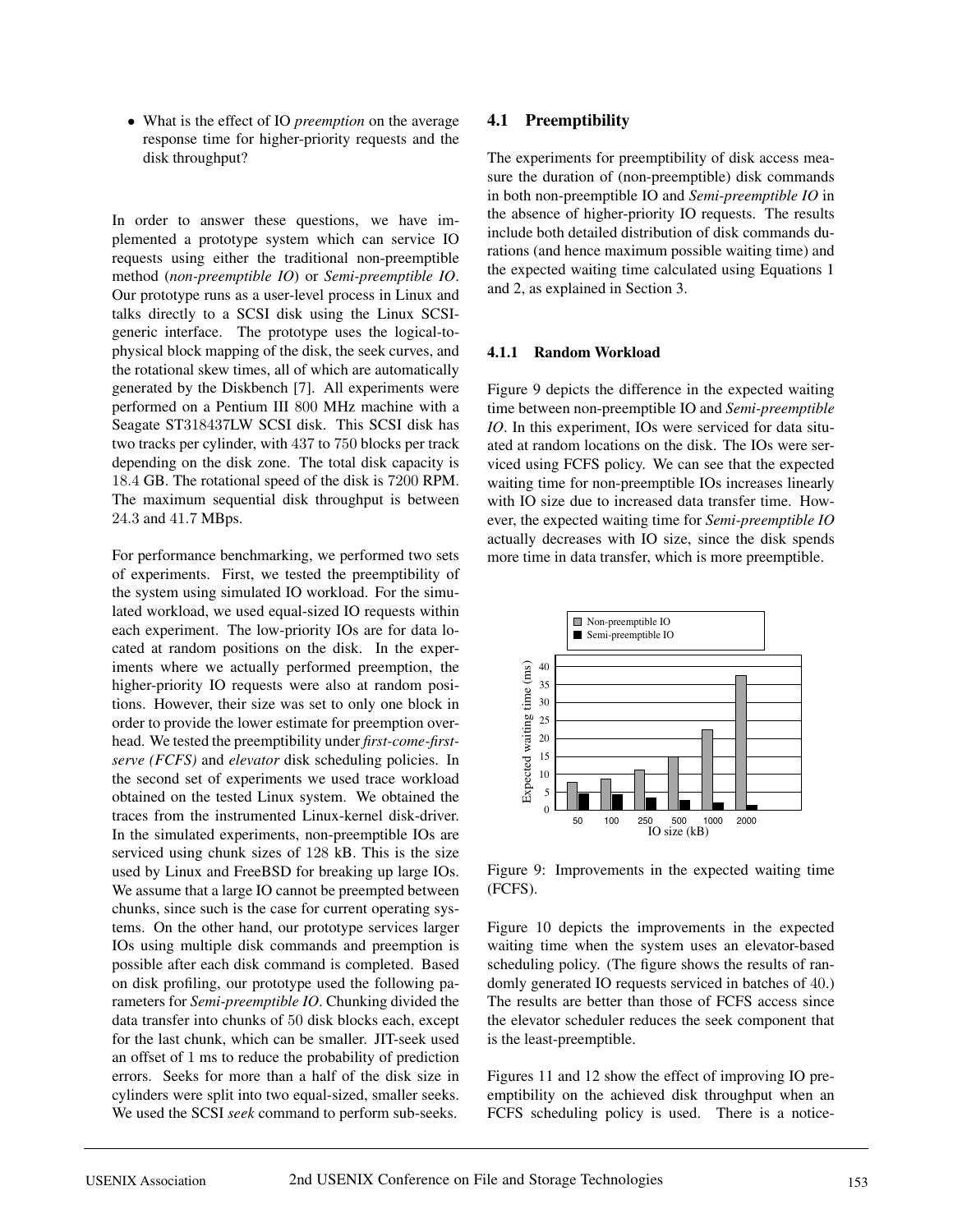

Figure 10: Improvements in the expected waiting time (Elevator).

able but minor reduction in disk throughput using *Semipreemptible IO* (less than 15%). This reduction is due to the overhead of seek-splitting and mis-prediction of seek and rotational delay. More details on the accuracy of rotational delay predictions can be found in [7]. Another point worth mentioning is that the reduction in disk throughput in *Semi-preemptible IO* is smaller for large IOs than for small IOs due to the reduced number of seeks and hence the smaller overhead.



Figure 11: Effect on achieved disk throughput (FCFS).

Since disk commands are non-preemptible (even in *Semi-preemptible IO*), we can use the duration of disk commands to measure the expected waiting time. A smaller value implies a more preemptible system. Figure 13 shows the distribution of the durations of disk commands for both non-preemptible IO and *Semipreemptible IO* (for exactly the same sequence of IO requests). In the case of non-preemptible IO (Figure 13 (a)), one IO request is serviced using a single disk com-



Figure 12: Effect on achieved disk throughput (Elevator).

mand. Hence, the disk access can be preempted only when the current IO request is completed. The distribution is dense near the sum of the average seek time, rotational delay, and transfer time required to service an entire IO request. The distribution is wider when the IO requests are larger, because the duration of data transfer depends not only on the size of the IO request, but also on the throughput of the disk zone where the data resides.

In the case of *Semi-preemptible IO*, the distribution of the durations of disk commands does not directly depend on the IO request size, but on individual disk commands used to perform an IO request. (We plot the distribution for the *Semi-preemptible IO* case in logarithmic scale, so that the probability density of longer disk commands can be better visualized.) In Figure 13 (b), we see that for *Semi-preemptible IO*, the largest probability density is around the time required to transfer a single chunk of data. If the chunk includes the track or cylinder skew, the duration of the command will be slightly longer. (The two peaks immediately to the right of the highest peak, at approximately 2 ms, have the same probability because the disk used in our experiments has two tracks per cylinder.) The part of the distribution between 3 ms and 16 ms in the figure is due to the combined effect of JIT-seek and seek-splitting on the seek and rotational delays. The probability for this range is small, approximately 0.168, 0.056, and 0.017 for 50 kB, 500 kB, and 2, 000 kB IO requests, respectively.

### **4.1.2 Trace Workload**

We now present preemptibility results using IO traces obtained from a Linux system. IO traces were obtained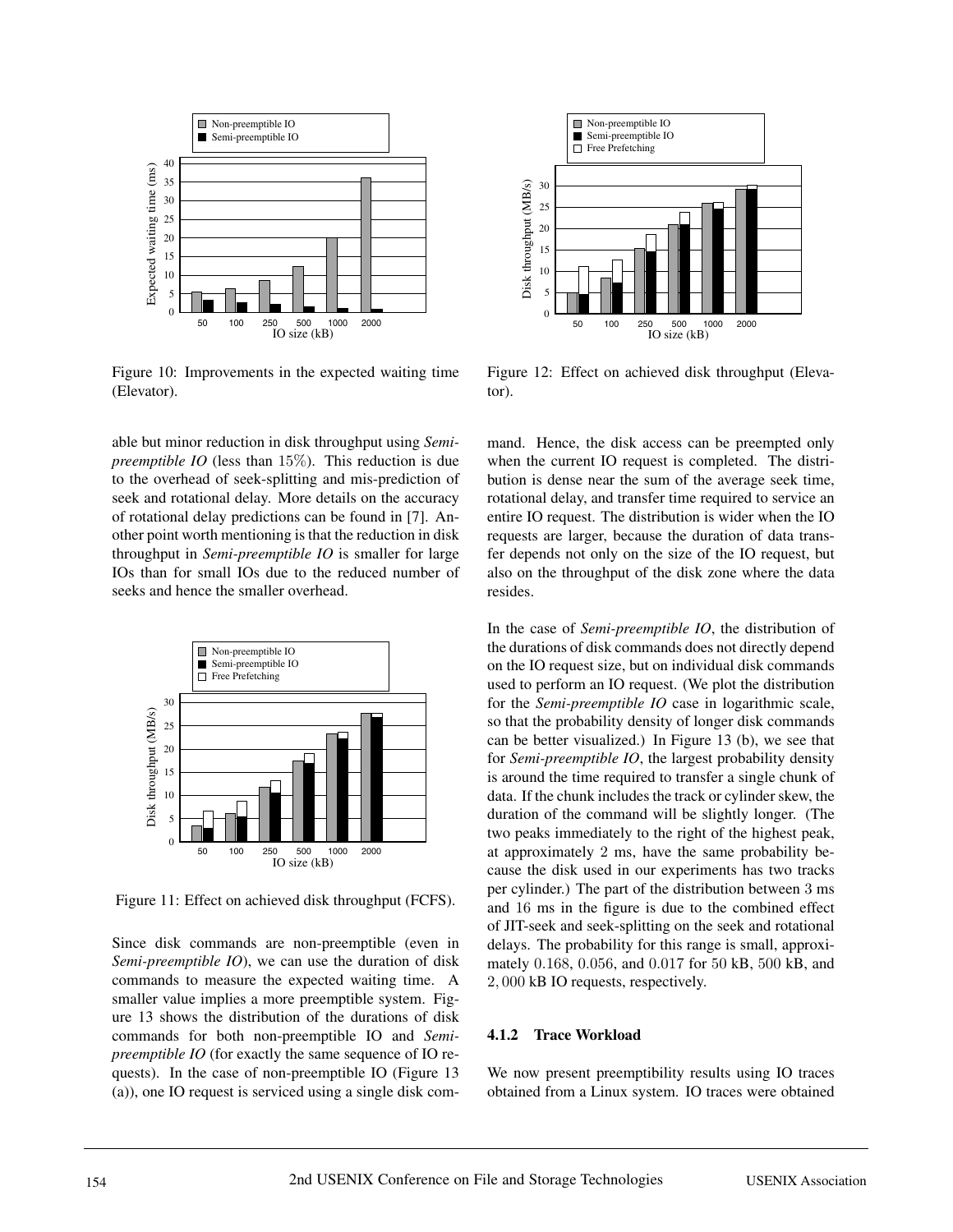

(b) *Semi-preemptible IO* (logarithmic scale)

Figure 13: Distribution of the disk command duration (FCFS). Smaller values imply a higher preemptibility.

from three applications. The first trace (DV15) was obtained when the XTREAM multimedia system [6] was servicing 15 simultaneous video clients using the FCFS disk scheduler. The second trace (Elevator15) was obtained using the similar setup where XTREAM let Linux elevator scheduler handle concurrent disk IOs. The third was a disk trace of the TPC-C database benchmark with 20 warehouses obtained from [15]. Trace summary is presented in Table 1.

| Trace      | Number of | Avg. req. size | Max. block |  |
|------------|-----------|----------------|------------|--|
|            | requests  | [blocks]       | number     |  |
| DV15       | 10800     | 128.7          | 28442272   |  |
| Elevator15 | 10180     | 127.6          | 28429968   |  |
| TPC.       | 1376482   | 126.5          | 8005312    |  |

| Table 1: Trace summary. |
|-------------------------|
|                         |



Figure 14: Improvement in the expected waiting time (using disk traces).



Figure 15: Effect on the achieved disk throughput (using disk traces).

Figures 14 and 15 show the expected waiting time and disk throughput for these trace experiments. The expected waiting time was reduced by as much as 65% (Figure 14) with less than 10% (Figure 15) loss in disk throughput for all traces. (Elevator15 had smaller throughput than DV15 because several processes were accessing the disk concurrently, which increased the total number of seeks.)

### **4.2 Individual Contributions**

Figure 16 shows the individual contributions of the three strategies with respect to expected waiting time for the random workload with the elevator scheduling policy. In Section 4.1, we showed that the expected waiting time can be significantly smaller in *Semi-preemptible IO* than in non-preemptible IO. Here we compare only contributions within *Semi-preemptible IO* to show the importance of each strategy. Since the time to transfer a single chunk of data is small compared to the seek time (typically less than 1 ms for a chunk transfer and 10 ms for a seek), the expected waiting time decreases as the data transfer time becomes more dominant. When the data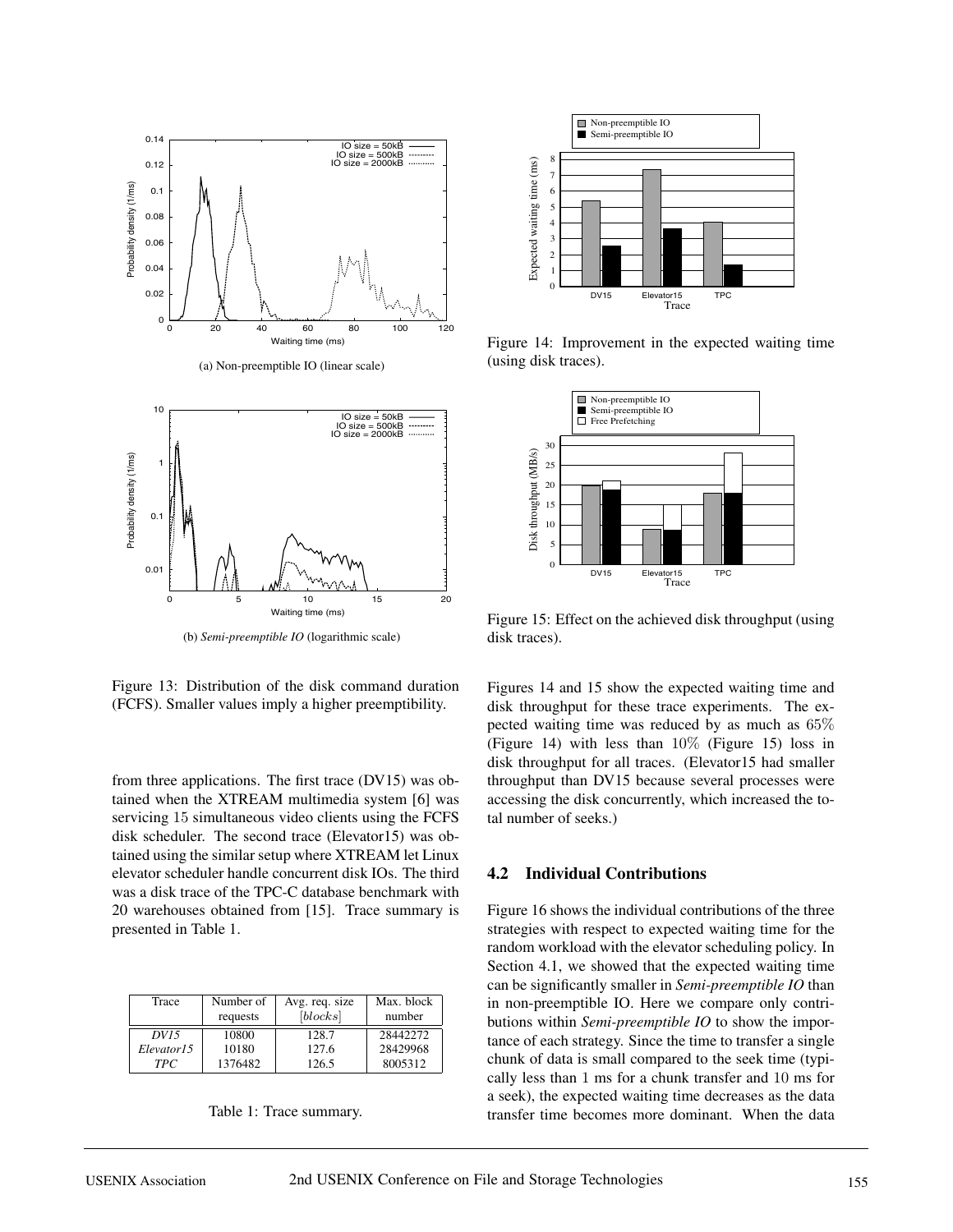

Figure 16: Individual contributions of *Semi-preemptible IO* components on the expected waiting time (Elevator).

transfer time dominates the seek and rotational delays, chunking is the most useful method for reducing the expected waiting time. When the seek and rotational delays are dominant, JIT-seek and seek-splitting become more effective for reducing the expected waiting time.

Figure 17 summarizes the individual contributions of the three strategies with respect to the achieved disk throughput. Seek-splitting can degrade disk throughput, since whenever a long seek is split, the disk requires more time to perform multiple sub-seeks. JITseek requires accurate prediction of the seek time and rotational delay. It introduces overhead in the case of mis-prediction. However, when the data transfer is dominant, benefits of chunking can mask both seek-splitting and JIT-seek overheads. JIT-seek aids the throughput with free prefetching. The potential free disk throughput acquired using free prefetching depends on the rate of JIT-seeks, which decreases with IO size. We believe



Figure 17: Individual effects of *Semi-preemptible IO* strategies on disk throughput (Elevator).

that the free prefetching is a useful strategy for multimedia systems that often access data sequentially and hence can use most of the potential free throughput.

### **4.3 Effect of Preemption**

To estimate the response time for higher-priority IO requests, we conducted experiments wherein higherpriority requests were inserted into the IO queue at a constant rate  $(\nu)$ . While the constant arrival rate may seem unrealistic, the main purpose of this set of experiments is only to "estimate" the benefits and overheads associated with preempting an ongoing *Semipreemptible IO* request to service a higher-priority IO request.

Table 2 presents the response time for a higher-priority request when using *Semi-preemptible IO* in two possible scenarios: (1) when the higher-priority request is serviced after the ongoing IO is completed (nonpreemptible IO), and (2) when the ongoing IO is preempted to service the higher-priority IO request (*Semipreemptible IO*). If the ongoing IO request is not preempted, then all higher-priority requests that arrive while it is being serviced, must wait until the IO is completed. The results in Table 2 illustrate the case when the ongoing request is a read request. The results for the write case are presented in Table 4.

| IO   | $\boldsymbol{\nu}$ |      | Avg. Resp. $ ms $ |       | Throughput [MB/s] |
|------|--------------------|------|-------------------|-------|-------------------|
| [kB] | req/s              | npIO | spIO              | npIO  | spIO              |
| 50   | 0.5                | 19.2 | 19.4              | 3.39  | 2.83              |
| 50   | 1                  | 21.8 | 16.0              | 3.36  | 2.89              |
| 50   | 2                  | 20.8 | 17.6              | 3.32  | 2.82              |
| 50   | 5                  | 21.0 | 18.2              | 3.18  | 2.62              |
| 50   | 10                 | 21.2 | 18.3              | 2.95  | 2.30              |
| 50   | 20                 | 21.1 | 18.4              | 2.49  | 1.68              |
| 500  | 0.5                | 29.2 | 15.7              | 16.25 | 16.40             |
| 500  | $\overline{I}$     | 28.1 | 15.5              | 16.15 | 16.20             |
| 500  | $\overline{c}$     | 28.2 | 16.7              | 15.94 | 15.77             |
| 500  | 5                  | 28.6 | 16.0              | 15.28 | 14.58             |
| 500  | 10                 | 28.9 | 16.3              | 14.24 | 12.48             |
| 500  | 20                 | 29.4 | 16.8              | 11.96 | 8.57              |

Table 2: The average response time and disk throughput for non-preemptible IO (npIO) and *Semi-preemptible IO* (spIO).

Preemption of IO requests is not possible without overhead. Each time a higher-priority request preempts a low-priority IO request for disk access, an extra seek is required to continue servicing the preempted request after the higher-priority request has been completed. Table 2 presents the average response time and the disk throughput for different arrival rates of higher-priority requests. For the same size of low-priority IO requests,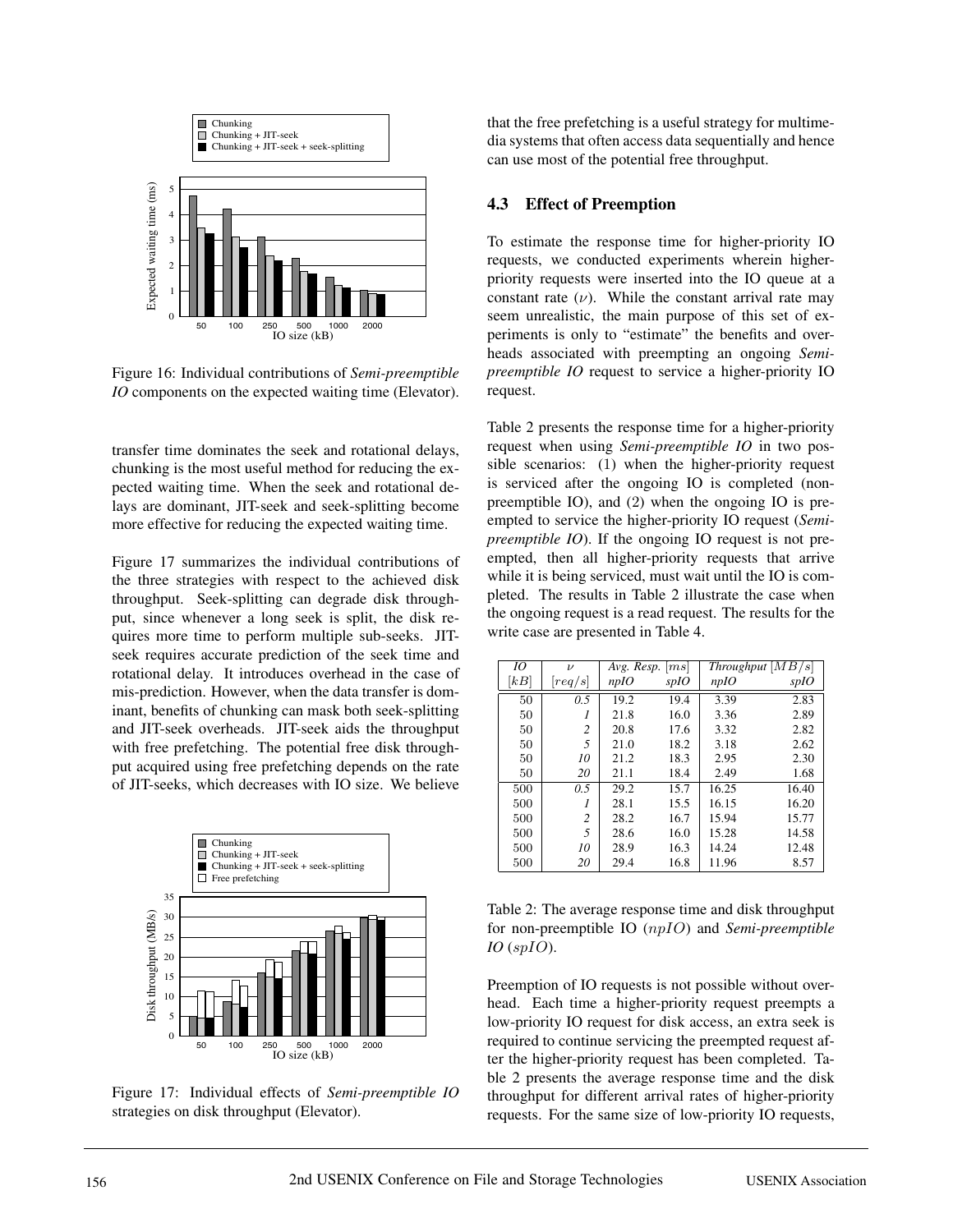the average response time does not increase significantly with the increase in the arrival rate of higher-priority requests. However, the disk throughput does decrease with an increase in the arrival rate of higher-priority requests. As explained earlier, this reduction is expected since the overhead of IO preemption is an extra seek operation per preemption. For applications that require short response time, the performance penalty of IO preemption seems acceptable.

### **4.3.1 External Waiting Time**

In Section 3.1, we explained the difference in the preemptibility of read and write IO requests and introduced the notion of external waiting time. Table 3 summarizes the effect of external waiting time on the preemption of write IO requests. The arrival rate of higher-priority requests is set to  $\nu = 1$  req/s. As shown in Table 3, the average response time for higher-priority requests for write experiments is several times longer than for read experiments. Since the higher-priority requests have the same arrival pattern in both experiments, the average seek time and rotational delay are the same for both read and write experiments. The large and often unpredictable external waiting time in the write case explains these results.

|      | Exp. Waiting $[ms]$ |      |      |     | Avg. Response $ ms $ |       |      |      |
|------|---------------------|------|------|-----|----------------------|-------|------|------|
| 10   |                     | nplO | spIO |     | nplO                 |       | spIO |      |
| [kB] | RD.                 | WR   | RD   | WR  | RD                   | WR    | RD   | WR   |
| 50   | 8.2                 | 11.4 | 3.9  | 9.5 | 21.8                 | 105.8 | 16.0 | 24.6 |
| 250  | 11.8                | 12.9 | 3.1  | 5.6 | 25.5                 | 27.2  | 16.1 | 21.2 |
| 500  | 16.4                | 18.7 | 2.5  | 4.7 | 28.1                 | 36.0  | 15.5 | 20.3 |

Table 3: The expected waiting time and average response time for non-preemptible and *Semi-preemptible IO* ( $\nu = 1$  req/s).

Table 4 presents the results of our experiments aimed to find out the effect of write IO preemption on the average response time for higher-priority requests and disk write throughput. For example, in the case of 50 kB write IO requests, the disk can buffer multiple requests, and the write-back operation can include multiple seek operations. *Semi-preemptible IO* succeeds in reducing external waiting time and provides substantial improvement in the response time. However, since the disk is able to efficiently reorder the buffered write requests in the case of non-preemptible IO, it achieves better disk throughput. For large IO requests, *Semi-preemptible IO* achieves write throughput comparable to that of non-preemptible IO. We suggest that write preemption can be disabled when maintaining high system throughput is essential, and the disk reordering is useful (reordering could also be done in the operating system scheduler using the lowlevel disk knowledge).

| IO   | $\boldsymbol{\nu}$ |         | Avg. Response $ ms $ |       | $Throughput \vert MB/s \vert$ |
|------|--------------------|---------|----------------------|-------|-------------------------------|
| [kB] | req/s              | n p I O | spIO                 | npIO  | spIO                          |
| 50   | 0.5                | 93.1    | 26.9                 | 4.85  | 1.98                          |
| 50   | 1                  | 105.8   | 24.6                 | 4.75  | 1.96                          |
| 50   | 2                  | 91.1    | 22.7                 | 4.68  | 1.94                          |
| 50   | 5                  | 102.2   | 24.4                 | 4.40  | 1.84                          |
| 50   | 10                 | 87.5    | 23.7                 | 3.95  | 1.70                          |
| 50   | 20                 | 81.3    | 23.3                 | 3.09  | 1.42                          |
| 500  | 0.5                | 32.4    | 20.3                 | 13.71 | 11.41                         |
| 500  |                    | 36.0    | 20.3                 | 13.64 | 11.24                         |
| 500  | $\overline{c}$     | 35.0    | 20.8                 | 13.45 | 11.02                         |
| 500  | 5                  | 34.9    | 20.5                 | 12.82 | 10.36                         |
| 500  | 10                 | 36.6    | 20.3                 | 11.67 | 9.13                          |
| 500  | 20                 | 34.6    | 20.7                 | 9.64  | 6.92                          |

Table 4: The average response time and disk write throughput for non-preemptible and *Semi-preemptible IO*.

# **5 Conclusion and Future Work**

In this paper, we have presented the design of *Semipreemptible IO*, and proposed three techniques for reducing IO waiting-time—data transfer chunking, justin-time seek, and seek-splitting. These techniques enable the preemption of a disk IO request, and thus substantially reduce the waiting time for a competing higher-priority IO request. Using both synthetic and trace workloads, we have shown that these techniques can be efficiently implemented, given detailed disk parameters. Our empirical studies showed that *Semipreemptible IO* can reduce the waiting time for both read and write requests significantly when compared with non-preemptible IOs.

We believe that preemptible IO can especially benefit multimedia and real-time systems, which are delay sensitive and which issue large-size IOs for meeting realtime constraints. We are currently implementing *Semipreemptible IO* in Linux kernel. We plan to further study its performance impact on traditional and real-time diskscheduling algorithms.

# **6 Acknowledgements**

This project is partially supported by NSF grants IIS-0133802 (Career) and IIS-0219885 (ITR), and a UC DiMI grant. The third author is supported by an IBM Faculty Partnership Award. The authors wish to thank our reviewers and especially Erik Riedel from Seagate Research for their valuable comments and suggestions.